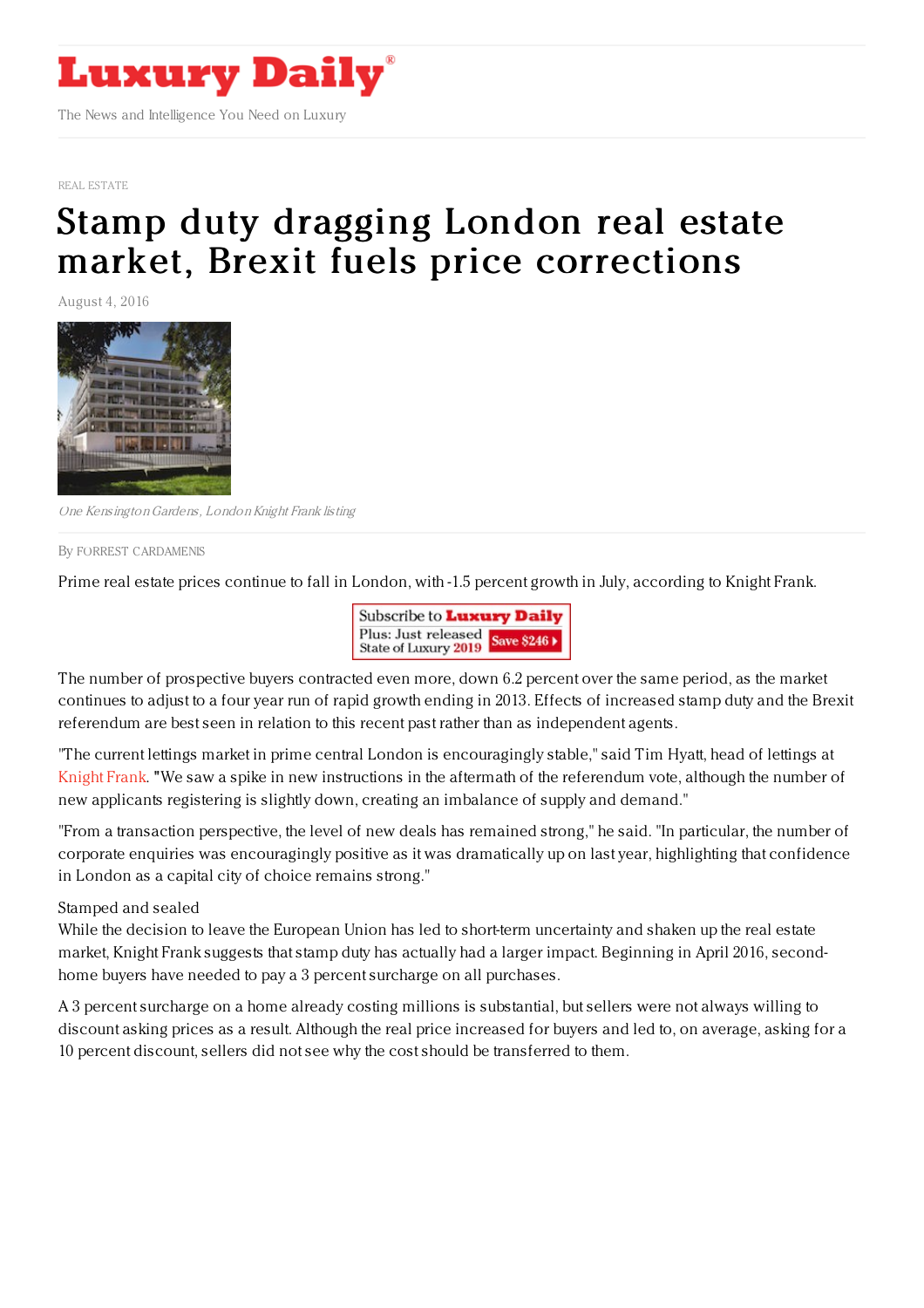

Notting Hill, London home via Knight Frank

Accordingly, the Brexit panic has actually led to a market correction. Uncertainty about the U.K. has led to that overdue reduction in asking prices.

Had the "remain" vote won, however, London may have seen a repeat of the aftermath of the 2015 general election a mismatch in expectations and reality.

This price correction unfortunately occurs during the summer, when the local real estate market tends to slow. As a result, it remains to be seen whether price leveling will lead to higher sales volume or a more competitive marketplace.



One Hyde Park, London view

Both Belgravia and Knightsbridge are already seeing benefits, the former due to an effective 10 percent discount that dollar-pegged buyers have and the latter because rampant discounting has been tempered as properties are initially priced appropriately.

Prime rents have experienced a similar phenomenon, with overall rental values down 3.6 percent in the year to July. The referendum may have stilted registrations, but the number of companies that have abandoned pre-referendum plans to move to London has thus far been insignificant.